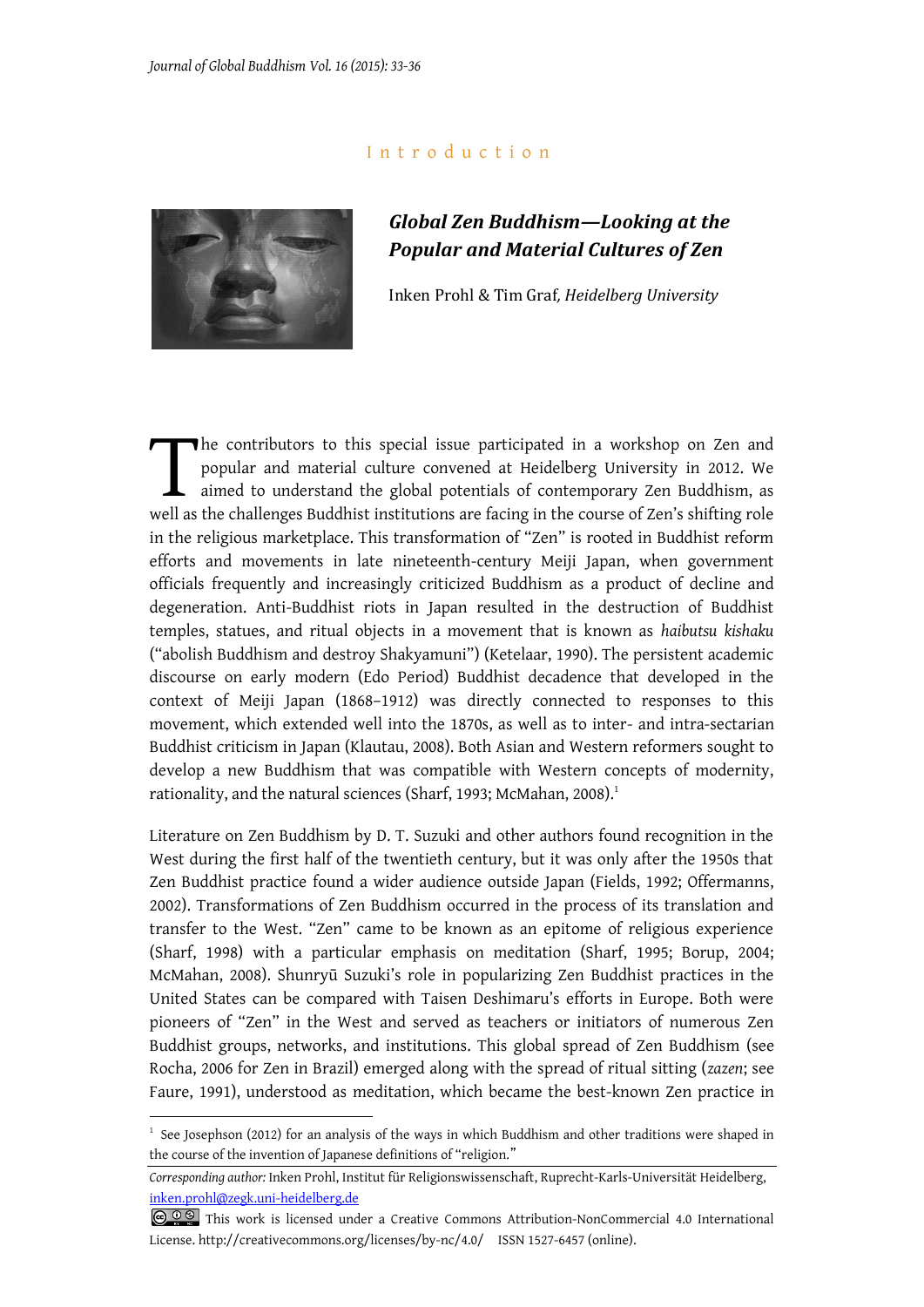the modern world. Across the globe, sitting in silence continues to fascinate individuals in their search for enlightenment and a spiritual self, a temporary release from stress, and the desire for well-being and healing. It is within this context that Zen Buddhist practice spread beyond Buddhist institutions and groups into therapeutic, wellness, and healthcare programs.

This special issue seeks to contribute to recent research on contemporary Buddhism and the ways in which "Zen" was shaped to negotiate modern concepts of religion, spirituality, and individual identity. However, questions remain as to how this transformation of Buddhism has altered forms of social and cultural organization in the West and in Japan. Further empirical proof is needed, notably when it comes to answering if the re-import and re-invention of modern and transculturally shaped concepts of "Zen" have a lasting impact on practitioners and their self-understanding in Japan today. "Global Zen" is not representative of Buddhism as practiced at the great majority of Zen Buddhist temples in Japan, which are primarily concerned with rituals and death (Covell, 2005; Rowe, 2011; Nelson, 2013). Modern and transculturally shaped concepts of "Zen," however, continue to float and be transformed within and beyond institutionalized religion in Japan, as shown by the case studies presented in this volume. Zen appears in global brands, in commercials, in books and lifestyle magazines, some of which promote Zen as a way of transforming and optimizing the self, while others depict Zen as an everyday down-to-earth practice beyond *zazen*, and notably as a marker for cultural and sectarian identity. Understanding this "floating signifier" and its multiple ascriptions and audiences poses methodological challenges, such as the lack of access to information about the marketing strategies behind "Zen" products, sales figures, and customer opinions. The negative experiences of members of *zazen* group sessions at Buddhist temples are also difficult to research, since dissatisfied one-time visitors are less likely to respond to follow-up inquiries than long-term members of these groups. Furthermore, a working definition of religion is needed that enables us to tackle the complexity and fluidity of a process like the "Westernization" or reversed "Easternization" of traditional "Eastern" Buddhist beliefs, objects, and practices. It is for these reasons that further research on global Zen Buddhism may contribute to the study of religion.

By exploring the seemingly endless ways in which contemporary "Zen" attracts different interpretations and meanings, this special issue presents perspectives on the transformation of Zen Buddhism into a global and transcultural phenomenon. What makes "Zen" so successful and adaptive to the expectations, norms, and needs of a wide range of practitioners and consumers in contemporary societies? What are the effects of the diverse ascriptions to "Zen" on Buddhist institutions in Japan today? And how do these ascriptions find their way to their respective audiences?

The authors of this special issue pursue these questions by placing global Zen Buddhism at the intersection of spirituality, popular culture, and marketing. Joshua Irizarry examines how the branding of products as "Zen" has contributed to the commercial success of a wide range of commodities that are not affiliated with Buddhism or any particular religion. With a focus on the United States, Irizarry traces the detachment of "Zen" from its institutional foundation over the past fifty years. He concludes with a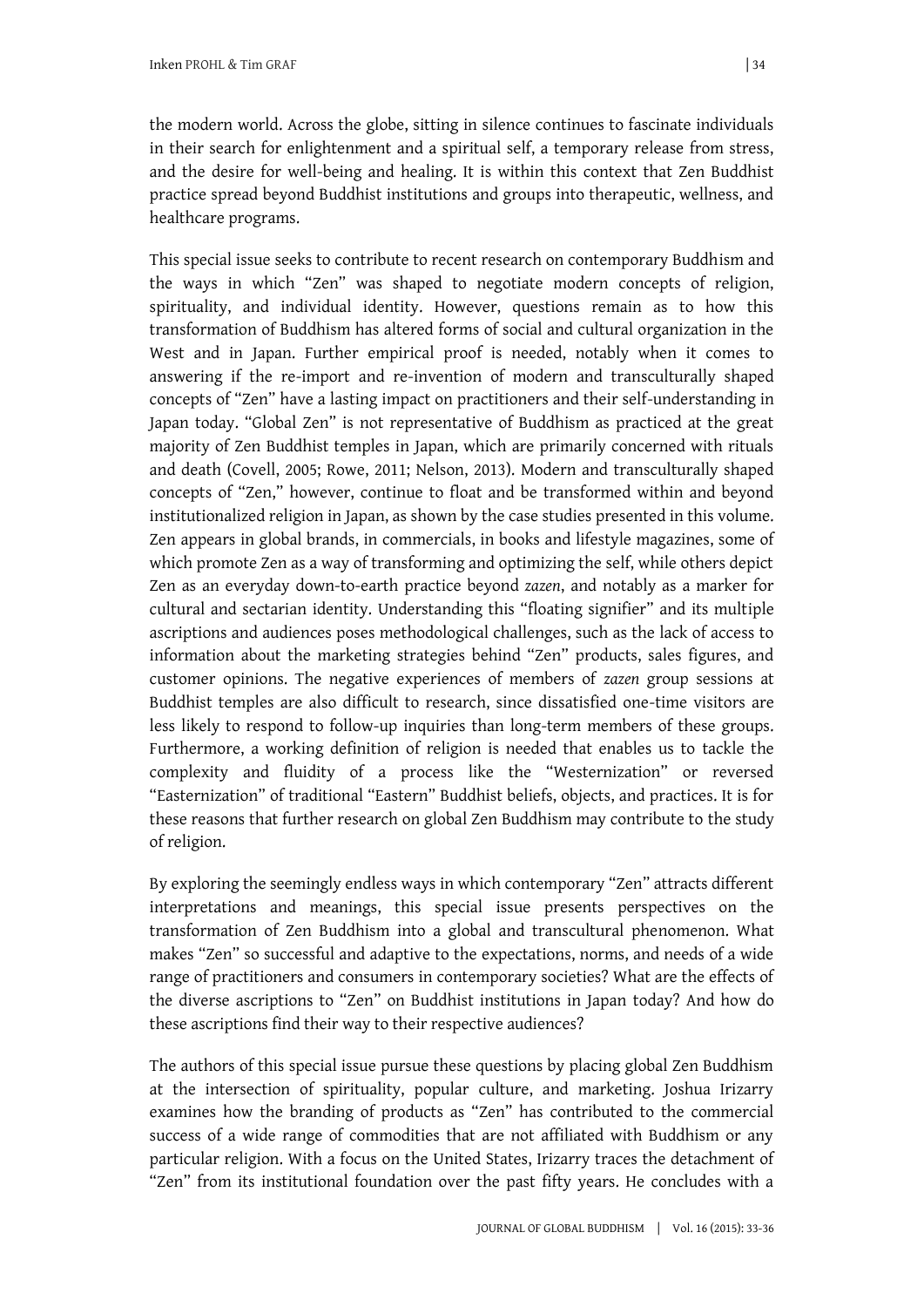discussion of the challenges facing Zen Buddhist clergy in contemporary Japan, where the semiotic transformation of "Zen" into a marketing byword keeps challenging priests' authority over the defining question of what "Zen" is.

Elisabetta Porcu discusses Zen Buddhism in Japanese *manga* and films through an everyday image of "Zen" that is different from typical representations of Zen Buddhism in Western popular culture formats. Porcu's case studies show a down-to-earth character of Zen Buddhism that is not focused on *zazen* "meditation," whereas "Zen" in the so-called West is mostly portrayed as meditation, as a method for stress reduction, as a journey into the self, or in terms of philosophy. The author introduces sides of Zen in Japanese popular culture that are less well-known to Western Zen audiences: their role in creating commercial products that appeal to different groups and their potential influence in promoting Zen Buddhism in Japan.

Based on the observation that "Zen" relates to religious, spiritual, secular, and popular levels of representation, Jørn Borup investigates "Zen" and "spirituality" as two related yet separate narratives in contemporary Japan. Modern Zen apologists like D. T. Suzuki construed Zen as spirituality (*reisei*), amidst interactions between Japanese intellectuals and Western scholars. This modern and transculturally shaped concept of "Zen" became highly successful in the West. In contemporary Japan, however, "spiritualized Zen" remains largely separated from the everyday lives of the great majority of Zen Buddhist temples. As Borup points out, neither *zazen* practitioners nor temple Buddhist institutions in Japan seem to identify themselves with the new spirituality movement and culture, but may value "Zen" as a product and producer of Japanese culture and as a marker of sectarian identity.

## Acknowledgements

We would like to thank the workshop participants, the contributors to this special issue, the editors of the *Journal of Global Buddhism*, and the Collaborative Research Center 619 "Ritual Dynamics" at Heidelberg University for the lively discussions, support, and for the opportunity to publish this research.

## References

- Borup, Jørn, 2004. "Zen and the Art of Inverting Orientalism: Buddhism, Religious Studies and Interrelated Networks." In Peter Antes, Armin Geertz and Randi Warne, eds. *New Approaches to the Study of Religion. Volume 1: Regional, Critical, and Historical Approaches*. Berlin, New York: Walter de Gruyter, pp. 451–487.
- Covell, Stephen, 2005. *Japanese Temple Buddhism: Worldliness in a Religion of Renunciation*. Honolulu: University of Hawai'i Press.
- Faure, Bernard, 1991. *The Rhetoric of Immediacy: A Cultural Critique of Chan/Zen Buddhism*. Princeton: Princeton University Press.
- Fields, Rick, 1992. *How the Swans Came to the Lake: A Narrative History of Buddhism in America*. Boston, London: Shambhala.
- Josephson, Jason, 2012. *The Invention of Religion in Japan*. Chicago, London: University of Chicago Press.